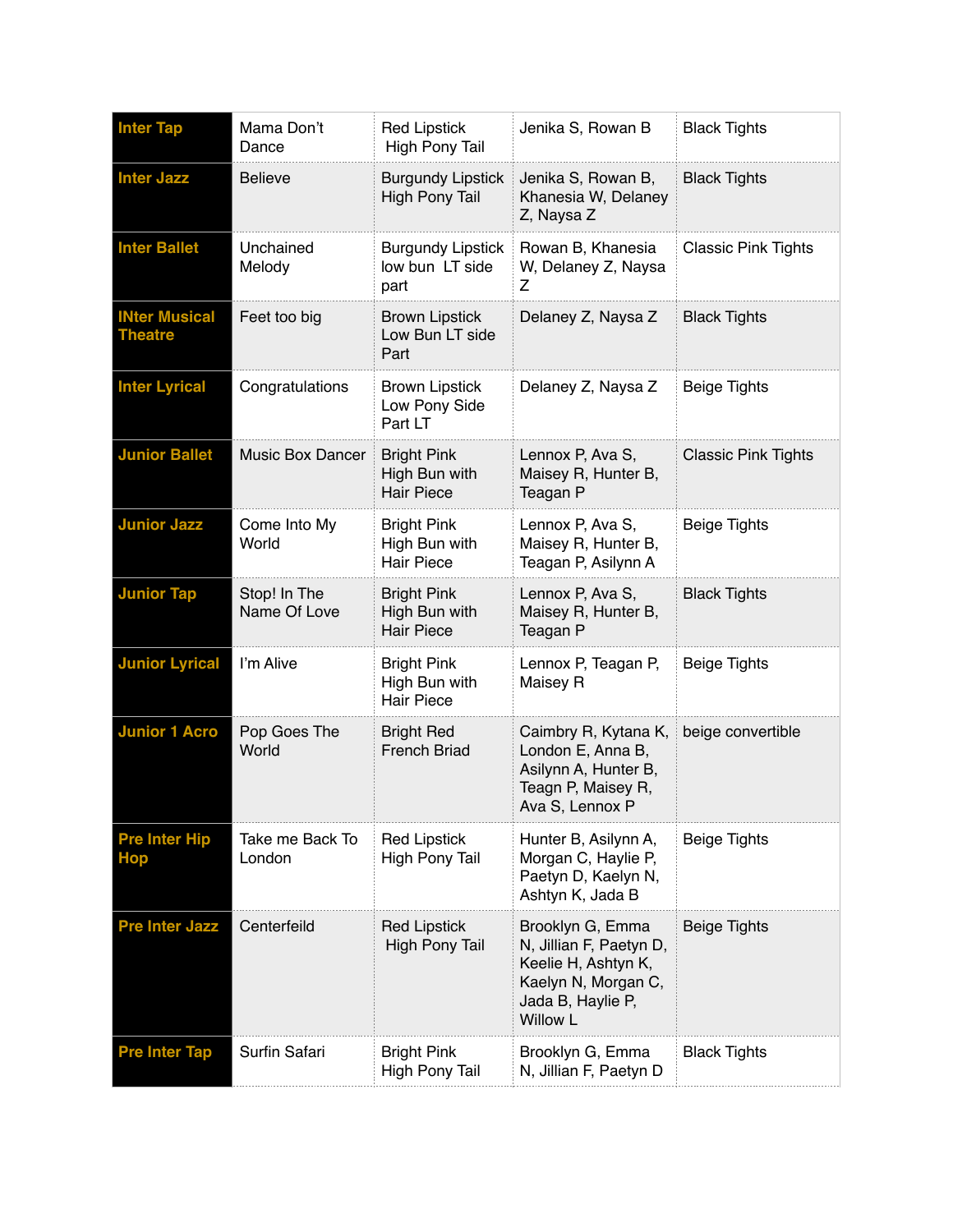| <b>Pre Inter</b><br><b>Ballet</b>                    | Open Arms               | Low Bun -<br>brooklyn<br>Kaelyn - Elsa<br>Braid (french side<br>braid)<br>Jillian - Tinkerbell<br>High Bun<br>Willow - Belle half<br>up half down with<br>bun on top<br>Paetyn - Aurora<br>front pulled back<br>ponytailed rest<br>left down<br>All Bright Red<br>Lipstick | Brooklyn G, Kaelyn<br>N, Jillian F, Paetyn D,<br><b>Willow L</b>                                                            | <b>Classic Pink Tights</b> |
|------------------------------------------------------|-------------------------|----------------------------------------------------------------------------------------------------------------------------------------------------------------------------------------------------------------------------------------------------------------------------|-----------------------------------------------------------------------------------------------------------------------------|----------------------------|
| <b>Pre inter</b><br><b>Musical</b><br><b>Theatre</b> | Money Money<br>Money    | <b>Red Lipstick</b><br><b>High Pony Tail</b>                                                                                                                                                                                                                               | Brooklyn G, Emma<br>N, Jillian F, Paetyn D,<br>Keelie H, Ashtyn K,<br>Kaelyn N, Morgan C,<br>Jada B, Haylie P,<br>Asilynn A | <b>Black Tights</b>        |
| <b>Junior 2/3</b><br><b>Acro</b>                     | Superstition            | french Braid<br><b>Red Lipstick</b>                                                                                                                                                                                                                                        | Brooklyn G, Kaelyn<br>N, Jillian F, Willow L,<br>Ashtyn K, Morgan C,<br>Jenika S, Haylie P,<br>Jada B,                      | beige convertible          |
| <b>PT - Senior</b><br><b>Ballet</b>                  | Fur ELise               | <b>Burgundy Lipstick</b><br>low bun LT side<br>part                                                                                                                                                                                                                        | Hayley M, Lorenne R                                                                                                         | <b>Classic Pink Tights</b> |
| <b>PT - Senior</b><br>Jazz                           | <b>Charlie's Angels</b> | <b>Bright Pink</b><br><b>High Pony Tail</b>                                                                                                                                                                                                                                | Lorenne R, Kyla P,<br>Rhianna C                                                                                             | <b>Black Tights</b>        |
| <b>PT - SEnior</b><br><b>HIP HOP</b>                 | Shoop                   | <b>Red Lipstick</b>                                                                                                                                                                                                                                                        | Lorenne R, Kyla P,<br>Rhianna C                                                                                             | no tights                  |
| <b>PT - Lyrical</b>                                  | <b>Turning Tables</b>   | <b>Brown Lipstick</b><br>Low Pony LT side<br>Part                                                                                                                                                                                                                          | Hayley M, Lorenne R                                                                                                         | <b>Beige Tights</b>        |
| <b>PT - Senior</b><br>Tap                            | Miss You                | <b>Bright Pink</b><br>Low Pony Tail                                                                                                                                                                                                                                        | Lorenne R                                                                                                                   | <b>Black Tights</b>        |
| <b>PT Senior</b><br><b>Musical</b><br><b>Theatre</b> | Fever                   | <b>Bright Pink</b><br>Lipstick<br>Low Pony tail                                                                                                                                                                                                                            | Kyla P, Rhianna C                                                                                                           | <b>Black Tights</b>        |
| Solo - Hayley<br>M - Lyrical                         | III Be                  | <b>Bright Pink</b><br>Low Pony Tail                                                                                                                                                                                                                                        |                                                                                                                             | <b>Beige Tights</b>        |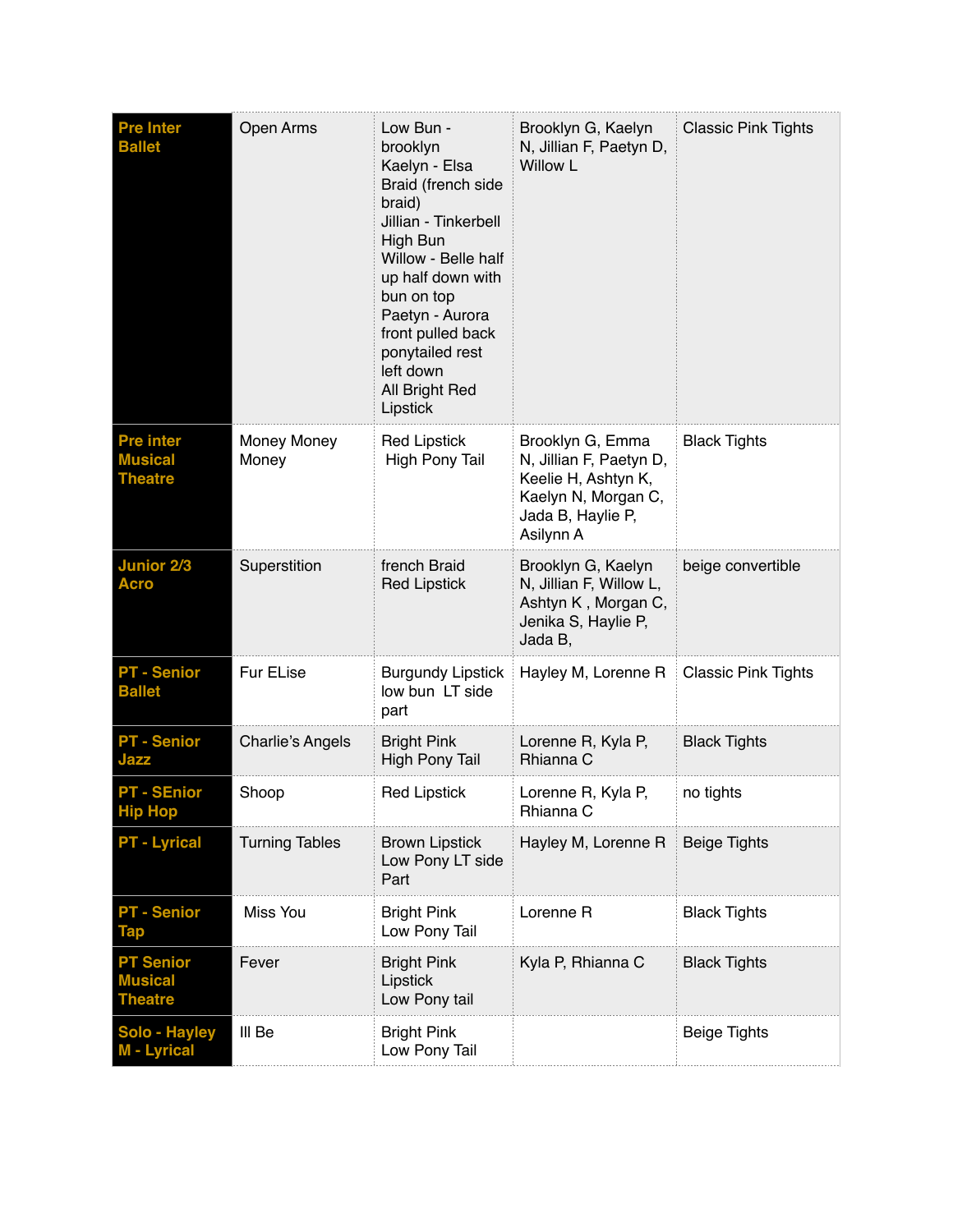| Solo -<br><b>Lorenne R</b><br><b>Lyrical</b> | Don't Want To<br>Miss A Thing               | <b>Burgundy Lipstick</b><br>low Pony LT side<br>part                                           |                                                                                                                        | <b>Beige Tights</b>        |
|----------------------------------------------|---------------------------------------------|------------------------------------------------------------------------------------------------|------------------------------------------------------------------------------------------------------------------------|----------------------------|
| Solo -<br><b>Rhianna C -</b><br>Jazz         | I was Made for<br>Loving You                | <b>Bright Pink</b><br><b>High Pony Tail</b>                                                    |                                                                                                                        | <b>Black Tights</b>        |
| <b>Pre Junior</b><br><b>Ballet</b>           | Spoonful Of Sugar                           | <b>Bright Pink</b><br>Lipstick<br>High Bun with<br><b>Hair Piece</b>                           | Reagan B, Opal H,<br>Olivia S, Nora W,<br>Mackenna E, London<br>E, Kytanna K, Elisha<br>S, Eva M, Cainbry R,<br>Anna B | <b>Classic Pink Tights</b> |
| <b>Pre Junior</b><br><b>Tap</b>              | <b>STOP</b>                                 | <b>Bright Pink</b><br>High Bun with<br><b>Hair Piece</b>                                       | Reagan B, Opal H,<br>Olivia S, Nora W,<br>Mackenna E, London<br>E, Kytanna K, Elisha<br>S, Eva M, Cainbry R,<br>Anna B | <b>Black Tights</b>        |
| <b>Pre Junior</b><br>Jazz                    | Lollipop                                    | <b>Red Lipstick</b><br>High Bun with<br><b>Hair Piece</b>                                      | Reagan B, Opal H,<br>Olivia S, Nora W,<br>Mackenna E, London<br>E, Kytanna K, Elisha<br>S, Eva M, Cainbry R,<br>Anna B | <b>Black Tights</b>        |
| <b>Pre Junior</b><br><b>Acro</b>             | <b>Teddy Bear Picnic</b>                    | <b>Pink Lipstick</b><br><b>French Braid</b>                                                    | Reagan B, Opal H,<br>Olivia S, Nora W,<br>Mackenna E, Elisha<br>S, Eva M, Gavin R,<br>Bexley L, Maeva B                | beige convertible          |
| 3:15 Tiny Tot<br><b>Ballet</b>               | <b>Tinkle Twinkle</b>                       | <b>Bright Pink</b><br>High Bun with<br><b>Hair Piece</b><br><b>Black Socks -</b><br>BOY        | Brianna D, Nora B,<br>Rylee B, Axle M                                                                                  | <b>Classic Pink Tights</b> |
| 3:15 Tiny Tot<br><b>Tap</b>                  | How Much is that<br>Doggie in the<br>WIndow | <b>Bright Pink</b><br>High Bun with<br><b>Hair Piece</b><br><b>Black Socks -</b><br><b>BOY</b> | Brianna D, Nora B,<br>Rylee B, Axle M                                                                                  | <b>Beige Tights</b>        |
| 5:15 Tiny Tot<br><b>Ballet</b>               | Mary Had A Little<br>Lamb                   | <b>Bright Pink</b><br>High Bun with<br><b>Hair Piece</b><br><b>Black Socks -</b><br><b>BOY</b> | Lucy M, Ella O,<br>Gavin R, Bexley L,<br>Ava H, Chloe M,<br>Madeline S,<br>Samantha M,<br>Fynleigh P, Maeva B          | <b>Classic Pink Tights</b> |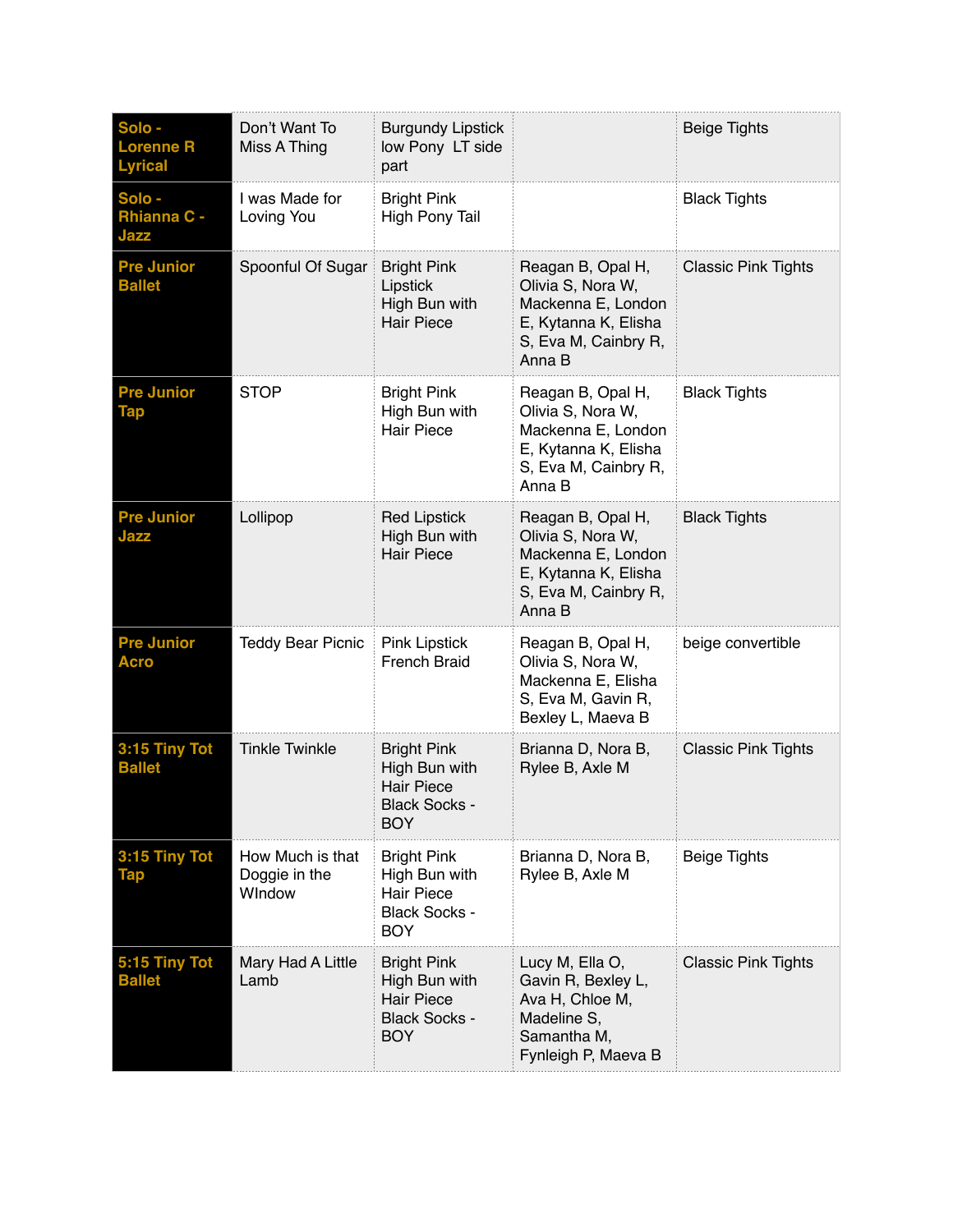| 5:15 Tiny Tot<br><b>Tap</b>                                     | Hot Hot Hot                            | <b>Bright Pink</b><br>High Bun with<br><b>Hair Piece</b><br><b>Black Socks -</b><br><b>BOY</b> | Lucy M, Ella O,<br>Gavin R, Bexley L,<br>Ava H, Chloe M,<br>Madeline S,<br>Samantha M,<br>Fynleigh P, Maeva B | <b>Beige Tights</b>        |
|-----------------------------------------------------------------|----------------------------------------|------------------------------------------------------------------------------------------------|---------------------------------------------------------------------------------------------------------------|----------------------------|
| <b>Rec Jazz</b>                                                 | Not Right but its<br>Ok                | <b>Bright Pink</b><br>Lipstick<br>High Pony tail                                               | Caleigh D                                                                                                     | <b>Black Tights</b>        |
| Jada B &<br>Paetyn B -<br><b>Musical</b><br><b>Theatre Duet</b> | <b>Sisters</b>                         | <b>Bright Pink</b><br><b>High Pony Tail</b>                                                    |                                                                                                               | <b>Black Tights</b>        |
| Teagan P -<br><b>Lyrical</b>                                    | <b>Head Above</b><br>Water             | <b>Bright Pink</b><br>High Bun with<br><b>Hair Piece</b>                                       |                                                                                                               | beige convertible          |
| Ava L &<br>Jenika S-<br><b>Jazz duet</b>                        | Another one Bites<br>the Dust          | <b>Bright Pink</b><br><b>High Pony Tail</b>                                                    |                                                                                                               | <b>Black Tights</b>        |
| <b>Pre Inter</b><br><b>Ballet</b><br><b>CORONACH</b>            | <b>Beautiful</b><br><b>Butterflies</b> | <b>Bright Pink</b><br>Lipstick<br>High Bun                                                     | Quinn T, Kaylee S,<br>Austyn M, Maya G                                                                        | <b>Classic Pink Tights</b> |
| <b>Pre Inter Tap</b><br><b>CORONACH</b>                         | <b>Boogie Fever</b>                    | <b>Bright Pink</b><br><b>High Pony Tail</b>                                                    | Quinn T, Kaylee S,<br>Austyn M, Maya G                                                                        | <b>Black Tights</b>        |
| <b>Pre Inter Jazz</b><br><b>CORONACH</b>                        | Route 66                               | <b>Red Lipstick</b><br><b>High Pony Tail</b>                                                   | Quinn T, Kaylee S,<br>Austyn M, Maya G                                                                        | <b>Black Tights</b>        |
| <b>Hip Hop</b><br><b>CORONACH</b>                               | Men In Black                           | <b>Red Lipstick</b><br>High Pony Tail                                                          | Austyn M                                                                                                      | <b>Beige Tights</b>        |
| <b>Acro</b><br><b>CORONACH</b>                                  | Spy Kids                               | <b>Red Lipstick</b><br><b>French Braid</b>                                                     | Quinn T, Kaylee S,<br>Austyn M, Jaylyn S                                                                      | beige convertible          |
| <b>Quinn T Tap</b><br><b>CORONACH</b>                           | Sha - Boom                             | <b>Red Lipstick</b><br><b>High Pony Tail</b>                                                   | Quinn T                                                                                                       | <b>Black Tights</b>        |
| <b>Quinn T Ballet</b><br><b>CORONACH</b>                        | <b>Chinese Dolls</b>                   | <b>Bright Pink</b><br>Lipstick<br>High Bun                                                     | Quinn T                                                                                                       | <b>Classic Pink Tights</b> |
| <b>Inter Tap</b><br><b>CORONACH</b>                             | Hand in My<br>Pocket                   | <b>Red Lipstick</b><br>High Pony Tail                                                          | Jaylyn S                                                                                                      | <b>Black Tights</b>        |
| <b>Inter Jazz</b><br><b>CORONACH</b>                            | <b>Raining Men</b>                     | <b>Bright Pink</b><br><b>High Pony Tail</b>                                                    | Jaylyn S                                                                                                      | <b>Black Tights</b>        |
| <b>Tiny Tot Ballet</b><br><b>CORONACH</b>                       | Bibbidi - Bobbidi -<br>Boo             | <b>Hair Piece</b><br><b>Bright Pink</b><br>Lipstick                                            | Maeve H, Phoebe R,<br>Paisley W, August F                                                                     | <b>Classic Pink Tights</b> |